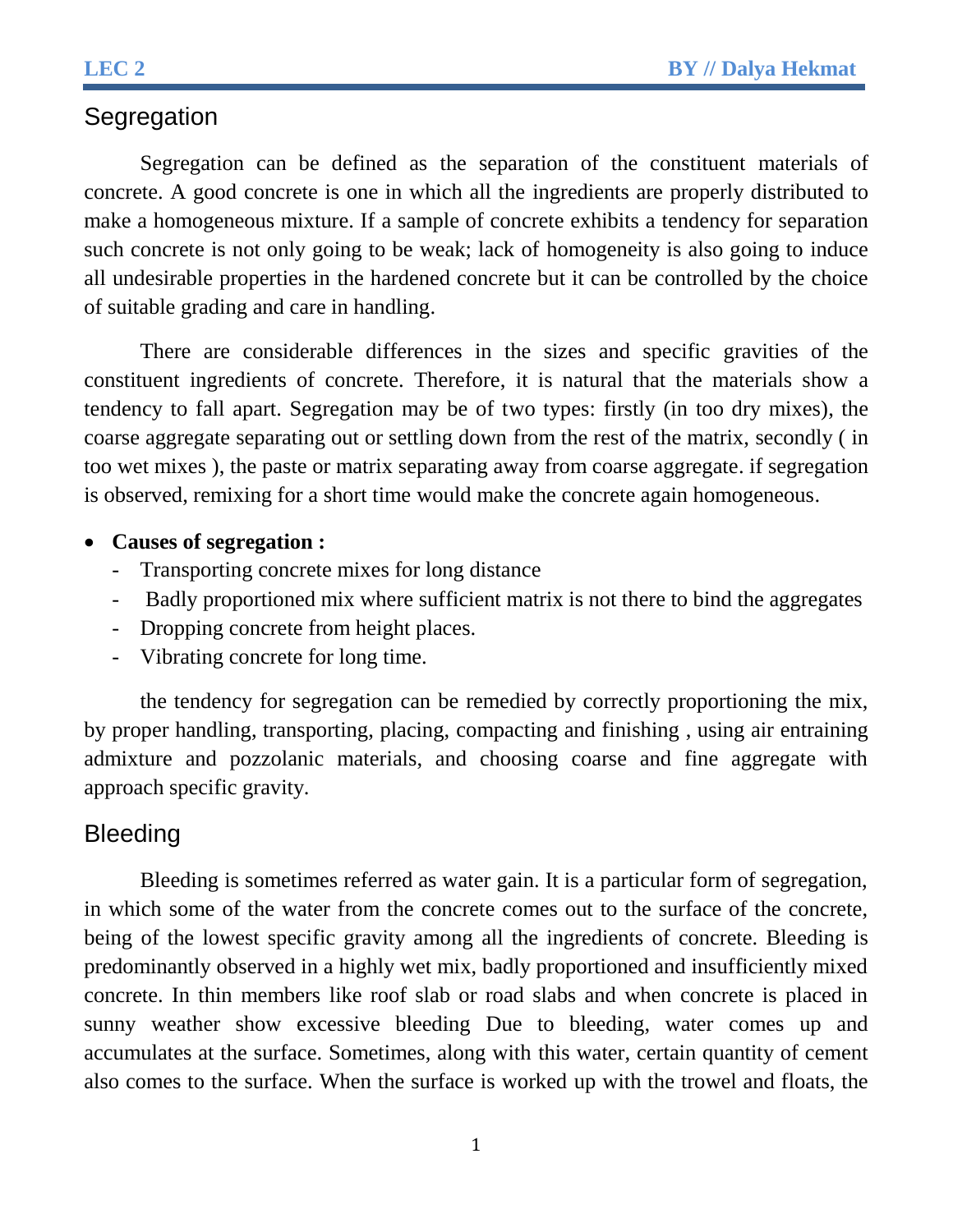aggregate goes down and the cement and water come up to the top surface. This formation of cement paste at the surface is known as "Laitance".

Water while traversing from bottom to top, makes continuous channels. If the water cement ratio used is more than 0.7, the bleeding channels will remain continuous and un segmented by the development of gel. These continuous bleeding channels are often responsible for causing permeability of the concrete structures.

While the mixing water is in the process of coming up, it may be intercepted by aggregates. The bleeding water is likely to accumulate below the aggregate. This accumulation of water creates water voids and reduces the bond between the aggregates and the paste. The above aspect is more pronounced in the case of flaky aggregate. Similarly, the water that accumulates below the reinforcing bars, particularly below the cranked bars, reduces the bond between the reinforcement and the concrete. The poor bond between the aggregate and the paste or the reinforcement and the paste due to bleeding can be remedied by re vibration of concrete.

The bleeding is not completely harmful if the rate of evaporation of water from the surface is equal to the rate of bleeding which increase strength.

### **How to reduce bleeding**

- Proper proportioning and uniform and complete mixing.
- Use of finely divided pozzolanic materials and air-entraining agent
- Use of finer cement or cement with low alkali and high  $C_3A$  content.
- Use Rich mixes which are less susceptible to bleeding.

## Mixing of concrete

Thorough mixing of the materials is essential for the production of uniform concrete. The mixing should ensure that the mass becomes homogeneous, and consistency. There are two methods adopted for mixing concrete:

#### *a) Hand Mixing*

Hand mixing is practiced for small scale unimportant concrete works. As the mixing cannot be thorough and efficient, Hand mixing should be done over an impervious concrete or brick floor of sufficiently large size to take one bag of cement. Spread out the measured quantity of coarse aggregate and fine aggregate in alternate layers. Pour the cement on the top of it, and mix them dry by shovel, turning the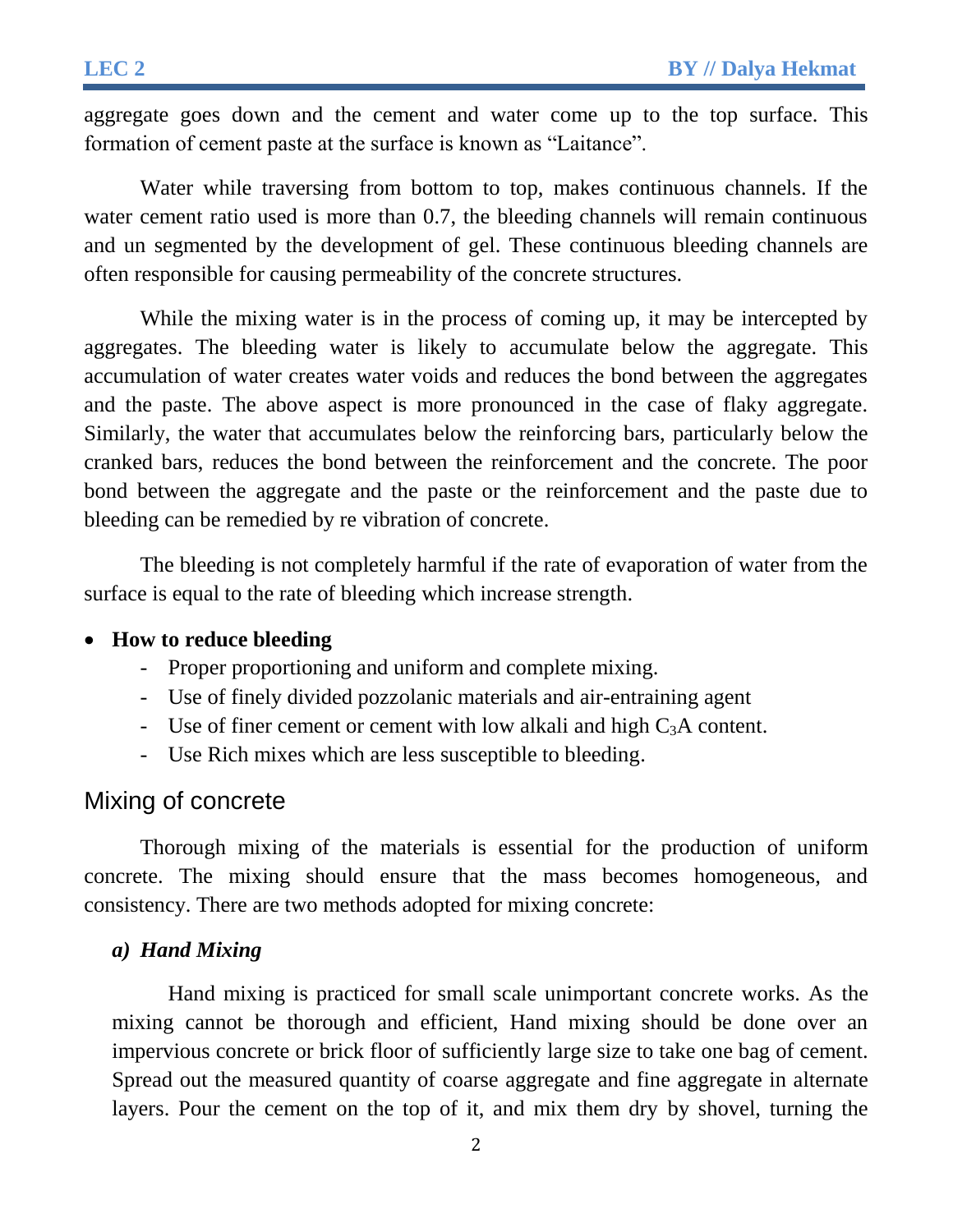mixture over and over again until uniformity of colour is achieved. Water is taken in a water can fitted with a rose head and sprinkled over the mixture and simultaneously turned over. This operation is continued till such time a good uniform, homogeneous concrete is obtained. It is of particular importance to see that the water is not poured but it is only sprinkled. Water in small quantity should be added towards the end of the mixing to get the just required consistency.

## *b) Machine mixing*

Mixing of concrete is almost invariably carried out by machine, for reinforced concrete work and for medium or large scale mass concrete work. Machine mixing is not only efficient, but also economical, when the quantity of concrete to be produced is large. Many types of mixers are available for mixing concrete

- **Tilting Mixer:** usually have conical shaped drums with vanes inside. The discharge action is always good as all the concrete can be tipped out rapidly with un segregated mass for this reason these mixers are used for mixes with low workability and those with large size aggregate.
- **Non- Tilting Mixer:-** Consists of a cylinder round about fixed horizontal axis . the materials feeding from one end and discharging concrete from the other end. The discharging operation is low so the mixes tend to segregate. For this reason it preferred to use with small size aggregate mixes.
- **Pan Mixers:** the mixes consist essentially of a circular pan rotated about its axis with one or two star paddles rotating about vertical axis not coincident with the axis of the pan. Pan mixers are efficient with stiff and cohesive mixes and are , therefore, often used in the manufacture of precast concrete. They are also suitable, because of scraping arrangement, for mixing small quantities of concrete.
- **Drum Type mixer:-** in these mixes there is no scraping of the side take place during mixing so that a certain amount of mortar adheres to the side of the drum and stay there until the mixer has been cleaned. It follows that at the beginning of concreting the first mix would leave a large proportion of its mortar behind so the initial batch should be discharge. As an alternative, a certain amount of mortar may be introduced into the mixer prior to commencement of concreting.
- **Dual Drum mixers:** there are two drums in series, concrete been mix part of the time in one and then transferred to the other for the reminder of mixing time and finally discharge. In the mean time the first drum is recharged and initial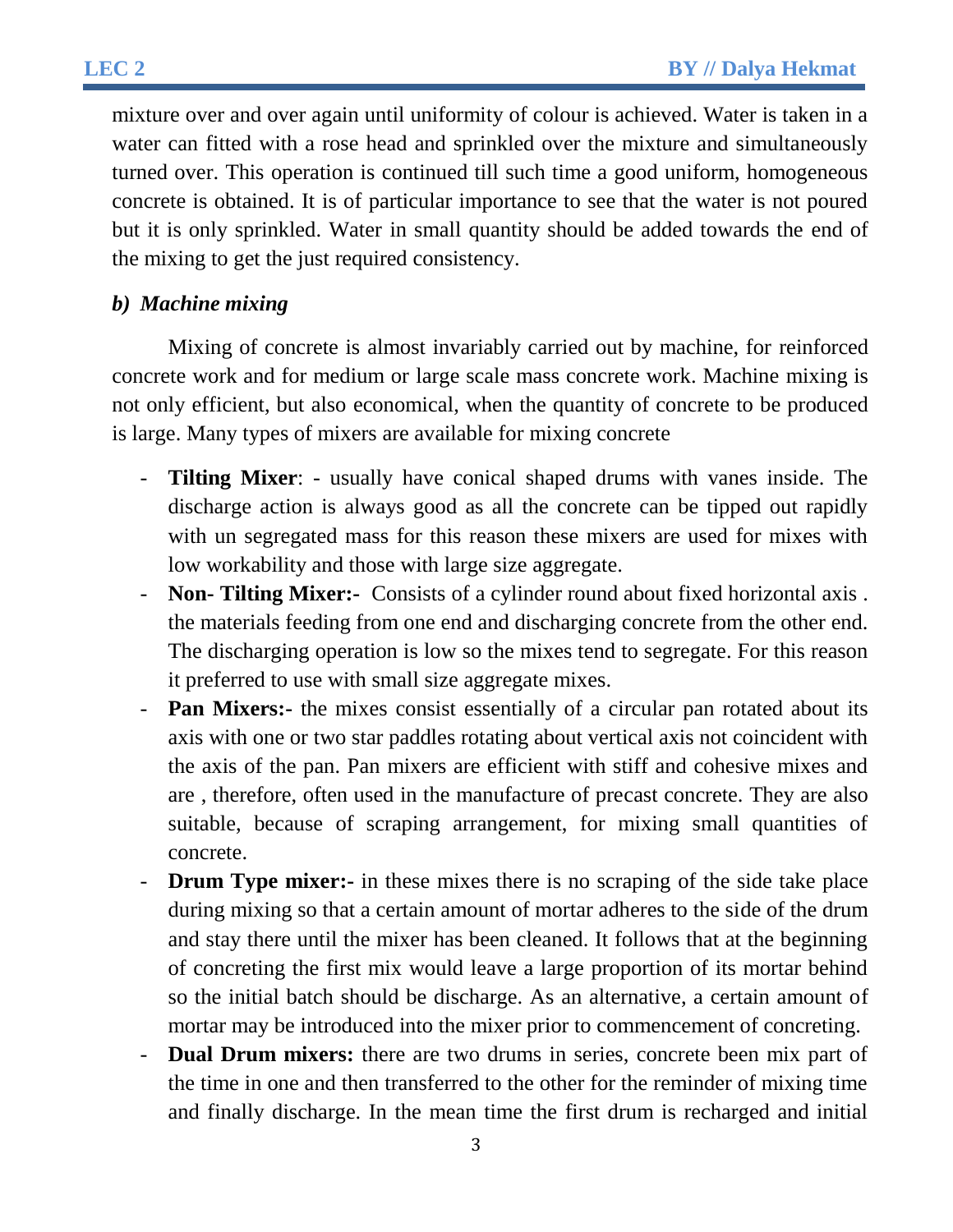Mixing take place. In this manner the yield of concrete can be double compared with ordinary mixer with same batching equipment. it used for road construction.

## Mixing time

Concrete mixers are generally designed to run at a speed of 15 to 20 revolutions per minute. In the site, the normal tendency is to speed up the outturn of concrete by reducing the mixing time. This results in poor quality of concrete. On the other hand, if the concrete is mixed for a comparatively longer time, it is uneconomical from the point of view of rate of production of concrete and fuel consumption. Therefore, it is of importance to mix the concrete for such a duration which will accrue optimum benefit. It is seen from the experiments that the quality of concrete in terms of compressive strength will increase with the increase in the time of mixing, but for mixing time beyond two minutes, the improvement in compressive strength is not very significant.



Due to mixing over long periods, the effective water/cement ratio gets reduced, owing to the absorption of water by aggregate and evaporation. It is also possible that the increase in strength may be due to the improvement in workability on account of excess of fines, resulting from the abrasion and attrition of coarse aggregate in the mix, and from the coarse aggregates themselves becoming rounded. The above may not be true in all conditions and in all cases. Sometimes, the evaporation of water and formation of excess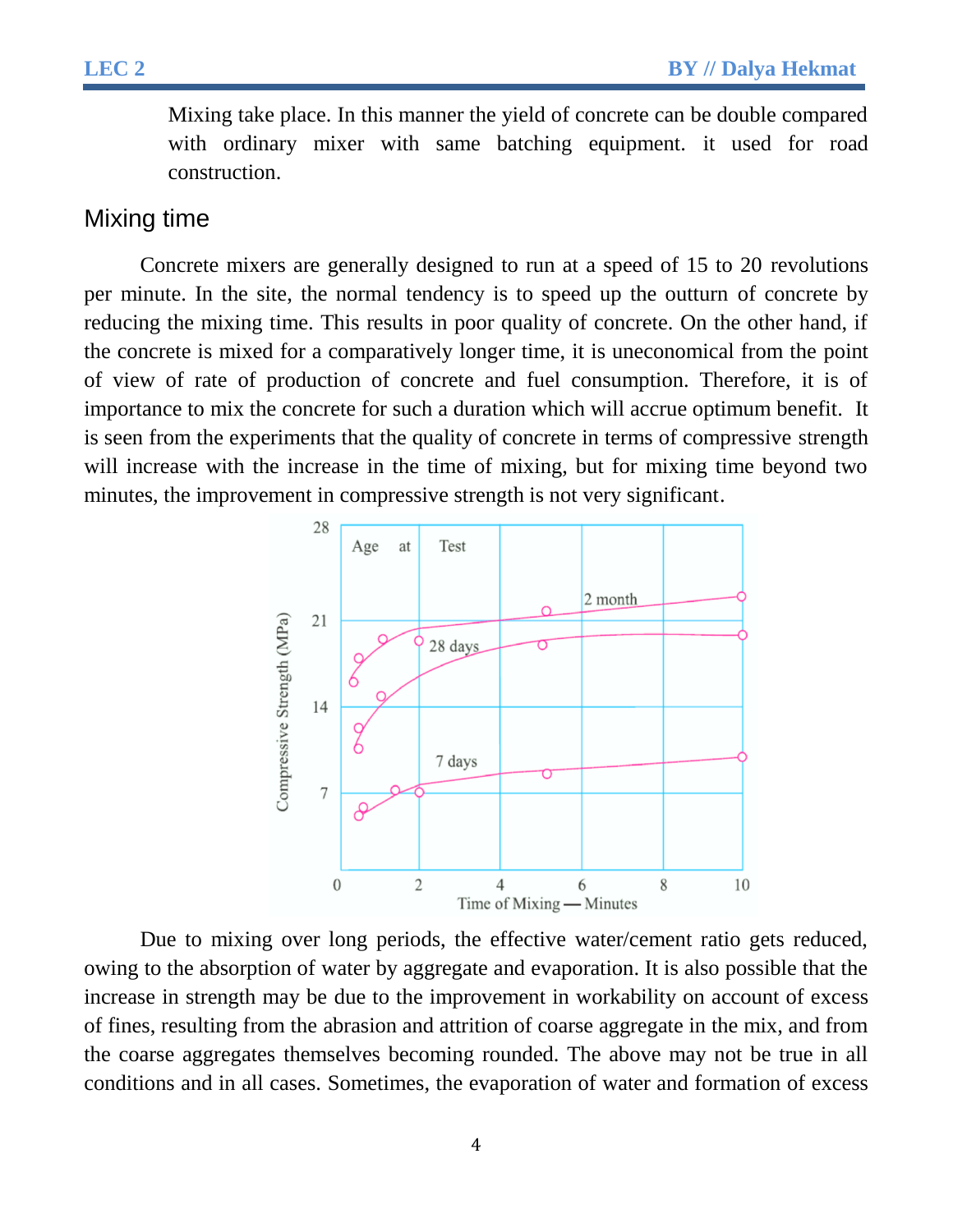fines may reduce the workability and hence bring about reduction in strength. The excess of fine may also cause greater shrinkage.

## Compaction of concrete

Compaction of concrete is the process adopted for expelling the entrapped air from the concrete. In the process of mixing, transporting and placing of concrete air is likely to get entrapped in the concrete. The lower the workability, higher is the amount of air entrapped. In other words, stiff concrete mix has high percentage of entrapped air and, therefore, would need higher compacting efforts than high workable mixes.

Insufficient compaction increases the permeability of concrete resulting in easy entry for aggressive chemicals in solution, which attack concrete and reinforcement to reduce the durability of concrete also decrease the compressive strength on concrete.

*Internal Vibrator*: the internal vibrator is most commonly used. This essentially consists of a power unit, a flexible shaft and a needle. The vibrations are caused by eccentric weights attached to the shaft or the motor or to the rotor of a vibrating element. Electromagnet, pulsating equipment is also available. The frequency of vibration varies up to 12,000 cycles of vibration per minute. The bigger needle is used in the construction of mass concrete dam. Sometimes, arrangements are available such that the needle can be replaced by a blade of



approximately the same length. This blade facilitates vibration of members, where, due to the congested reinforcement, the needle would not go in, but this blade can effectively vibrate. They are portable and can be shifted from place to place very easily during concreting operation. They can also be used in difficult positions and situations.